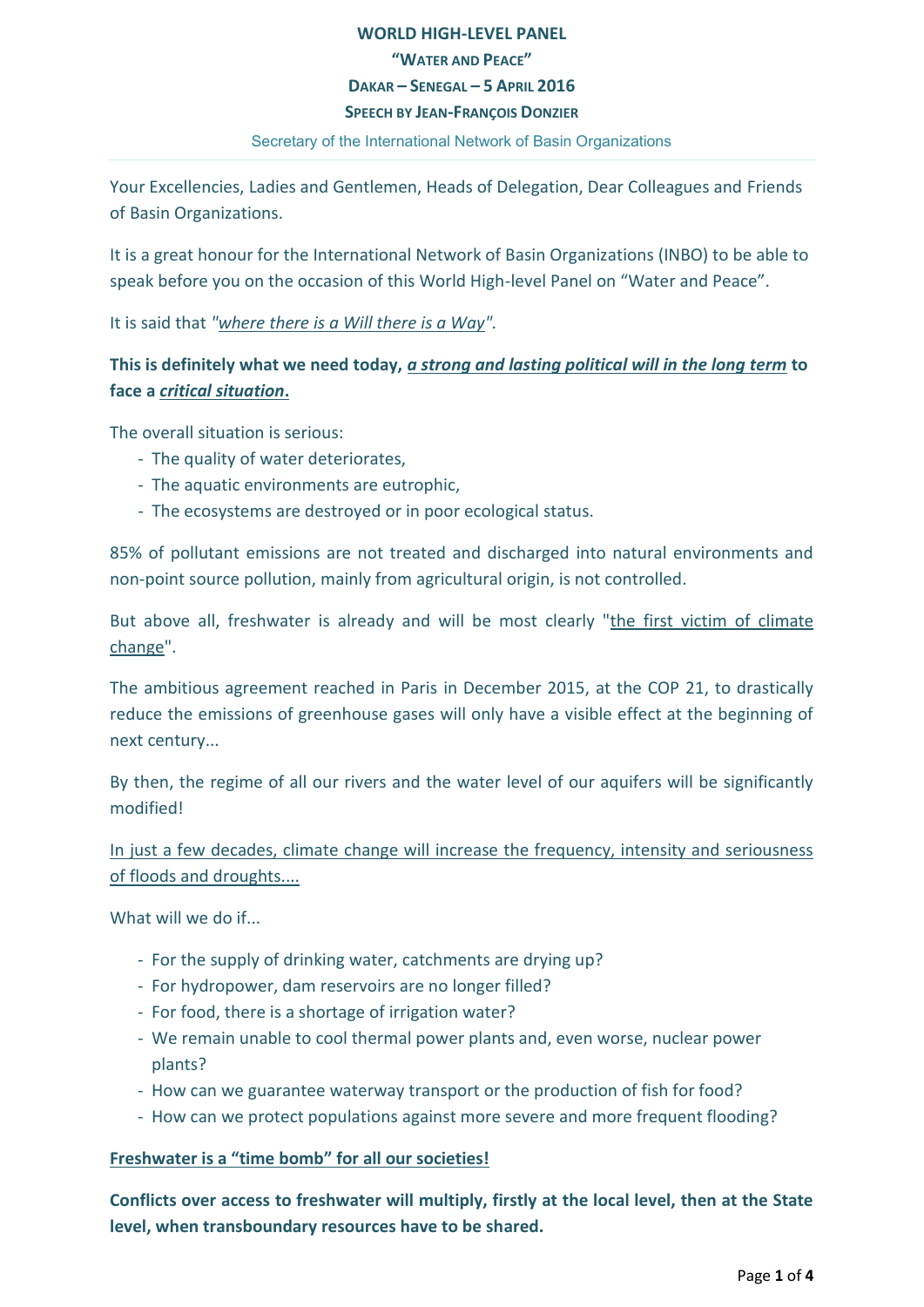**Water is becoming a major threat to World Peace, although not sufficiently evoked at high level....**

Thus, it is therefore necessary to adapt and face the major challenges for our planet that are, in particular, the quick human population growth and its needs for food, energy and transport, and the adaptation to the effects of climate change that we cannot avoid.

It is right now that we must take action to adapt to these inevitable changes. **We have no time to lose!**

**We must organize the management of surface and ground water resources and aquatic ecosystems where they are, that is to say at the level of local, national or transboundary basins or sub-basins of rivers, lakes and aquifers**.

Do not forget that aquatic ecosystems are not only an irreplaceable natural heritage and unique biodiversity reserve, but they are also a "green infrastructure" playing a very effective role in regulating and preserving water resources, as well as in self-cleaning some kinds of pollution: we must protect them and restore them when thoughtlessly destroyed.

# **River basin organizations, in various forms and with different mandates, have an essential role to play in implementing a real integrated management policy in their respective territories.**

They must be given clear mandates as well as human, technical and financial resources to enable them to fulfill their role effectively and support to their establishment in river basins where they do not exist.

## **There are 276 rivers, 156 lakes and at least 400 transboundary aquifers.**

At transboundary level, the riparian countries establishing joint bodies bring obvious benefits for:

- **-** Ensuring dialogue and avoiding conflicts,
- **-** Sharing information and summarizing it,
- **-** Developing joint action plans,
- **-** Building structures and facilities of multilateral interest,
- **-** Monitoring the effects of projects and producing indicators to facilitate decision making,
- **-** Facilitating the sharing of benefits of joint management.

In short, ensuring peace between the riparian countries of the same basin!

**Once again, joint bodies should have a clear mandate and the human, technical and financial resources needed to carry out their mission effectively.**

### **[You Can't Manage What You Don't Measure](https://www.google.fr/url?sa=t&rct=j&q=&esrc=s&source=web&cd=1&cad=rja&uact=8&ved=0CCQQFjAA&url=http%3A%2F%2Fmanagement.about.com%2Fod%2Fmetrics%2Fa%2FMeasure2Manage.htm&ei=sxCPVNXRLMfWaqfFgsAH&usg=AFQjCNENcK7lCDsUZYrwNt4ovxM5Biu_-g&bvm=bv.81828268,d.bGQ)!**

Available information on the status of water resources and, still more, on aquifer ecosystems, is insufficient to allow real diagnostics, set priorities and implement responsible management and monitoring.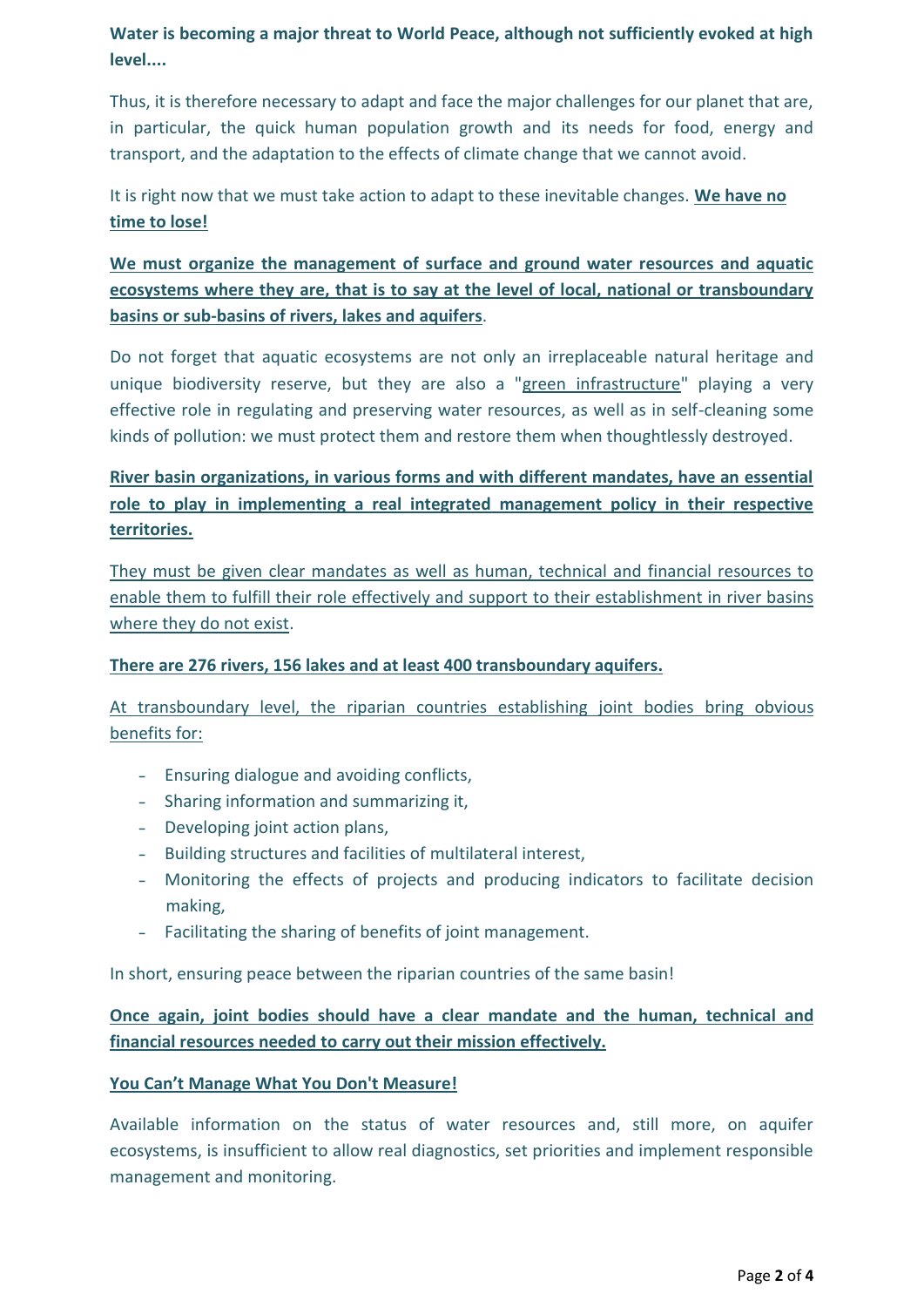But the exchange of reliable information is the basis on which to build dialogue between all partners, allowing them to make joint and unquestionable assessments: data sharing is the path to peace and agreement between the parties.

It is thus necessary to implement proper information systems on water and ecosystems, with adequate sustainable resources for investment and operation. But today too few resources are devoted to them and many projects are nor lasting for lack of commitments to ensure their operation over time.

**Also, nothing can be done without the involvement of representatives of the different economic sectors, local authorities and associations, all working in the field and who are the real agents of change.**

A partnership, in particular, between the sectors of electricity, navigation, mining and agriculture is essential. We must work "out of the water box" and in an intersectoral way.

The creation of "**Basin Councils or Committees**" in appropriate forms, appears today as a mean of involving all stakeholders in the management of water resources and ecosystems. They have been proven wherever they were introduced, but this requires substantial resources for information, data access and training to decision-making for their members, as indeed for the entire population from whom acceptance must be obtained of a common vision for the future of their basin, defined through dialogue.

**But of course, nothing can be done in the very short term and water policy takes time to be applied and bear fruit**: Management Plans or Basin Master Plans should set targets to be achieved in the medium and long terms and to be implemented in a given period through the development of Programs of Measures and successive multiyear priority investments, which require mobilizing **significant amounts** of funds that will have to obtained especially by the application of the "polluter pays" systems and "user pays" principle, which will only be possible with the acceptation of the populations concerned. As regards adaptation, basin governance projects should become a Green Fund financing priority.

**Regarding droughts: control of water demands is a priority with, of course, the creation of reserves and the implementation of natural water retention measures: water saving, wastage reduction, leak detection, recycling , reuse of treated wastewater, groundwater recharge, desalination of sea water, irrigation modernization, research on lowconsumption uses ... ... must become priorities!**

**For flood control: a strategic basin approach is needed and based on an increased upstream-downstream common cause!**

**Once again, the creation of reserves and the implementation of natural water retention measures should be considered in an integrated prevention and control plan, including the protection of people and property, the reduction of vulnerabilities, the forecasting of risk events, the control of urbanization and soil sealing, the reopening of flood-prone natural areas, means for warning and educating people.**